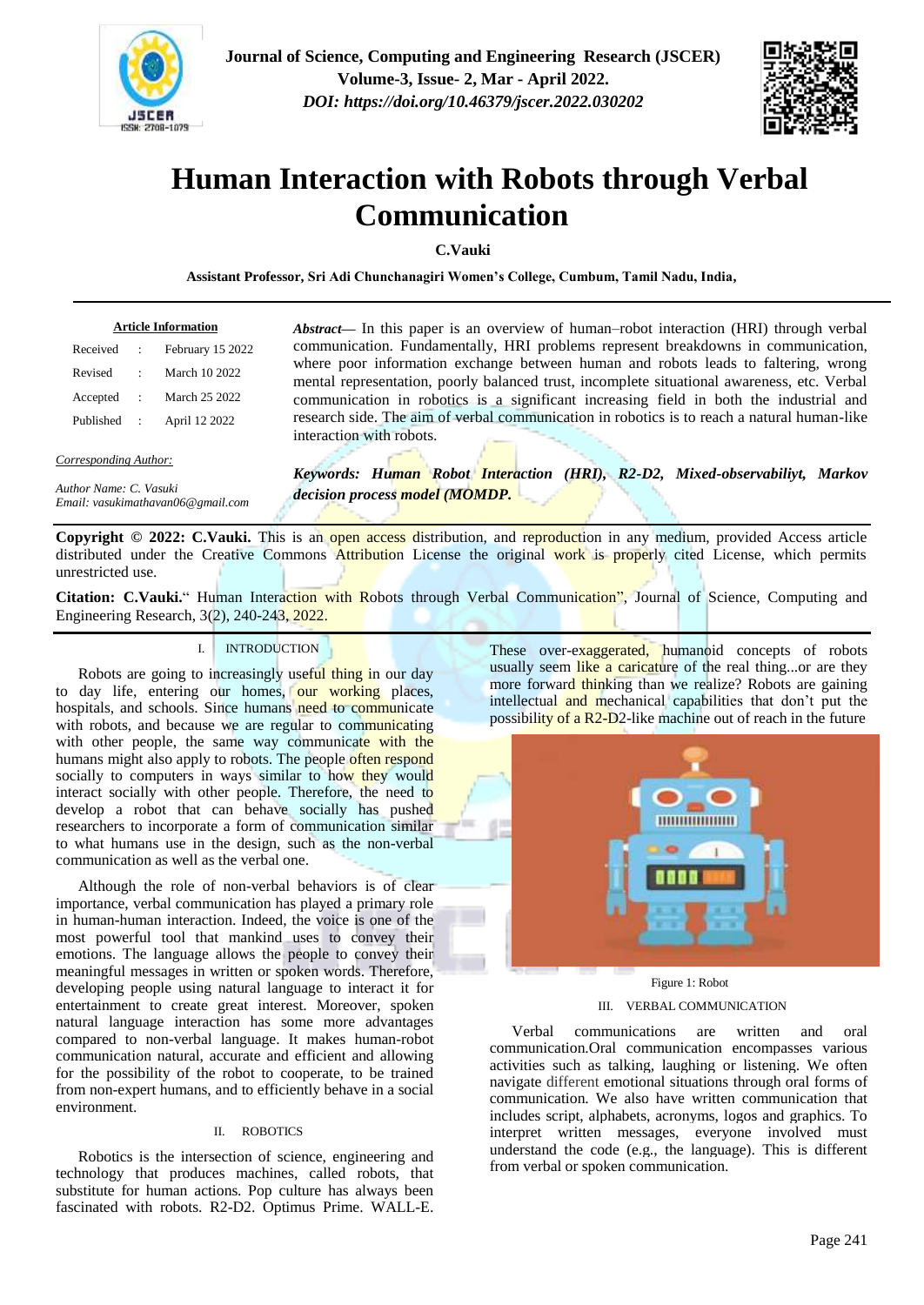#### IV. PLANNING WITH VERBAL COMMUNICATION

To compute the robot actions, the developers formulate and learn from data a mixed-observability Markov decision process (MOMDP) model. The model allows the robot to reason about the human internal state, in particular, about how willing the human teammate is to follow a robot task action, a robot verbal command, or a robot state-conveying action, and to optimally choose to take a task action Or issue a communication action. We conducted an online human subject's experiment featuring a table-carrying task and compared results between three instantiations of our formalism. The experiment had three conditions:



 $(2)$ (b) Figure 2. (a) Human-robot table-carrying task. (b) The robot issues a verbal command. (c) The robot issues astate-conveying action.

In the first condition the robot combined task actions with verbal utterances, in the second it combined task actions with the state-conveying action "I think I know the best way of doing the task," and in the third it executed the policy computed using the formalism from previous work that considers only non-verbal task actions, i.e., rotating the table in the table-carrying example. We then compared the number of users that adapted to the robot in the three conditions, and we assessed the users' trust in the robot. Results show that adding verbal commands to the robot decision making is the most effective form of interaction: 100% of participants changed their strategy toward a new, optimal goal demonstrated by the robot in the first condition. However, only 60% of participants in the third condition adapted to the robot. Trust ratings tended to be comparable between the two conditions. Interestingly, in the second condition stateconveying actions did not have a similar positive effect, since participants questioned whether the robot was truthful, as shown in their open-ended responses.

In a follow-up study, the developers added a new condition, where the robot combined task actions with a state-conveying action that was more informative, i.e., "I need to be able to see the door with my forward-facing camera." In this condition, participants were significantly more likely to adapt to the robot. These results indicate that when designing interactions in human-robot collaborative a task, issuing a verbal command where the robot prompts the human teammate to take a specific action appears to be the most effective way of communicating objectives, while retaining user trust in the robot. Communicating information about the robot's internal state should be done judiciously, since the observed behaviors appear to be sensitive to the level of detail of the information provided.

## V. VERBAL COMMUNICATION WITHIN HUMANS:

Human Communication is a distributed process that depends on a circuit of brain regions, especially frontal and temporal cortical regions. [Broca](https://www.sciencedirect.com/topics/psychology/brocas-area) area, located in the

ventral [frontal lobe](https://www.sciencedirect.com/topics/agricultural-and-biological-sciences/frontal-lobe) on the inferior frontal gyrus (IFG), is considered essential in the motor control of speech. Areas anterior and surrounding Broca area are involved in [semantic](https://www.sciencedirect.com/topics/psychology/semantic-processing)  [processing,](https://www.sciencedirect.com/topics/psychology/semantic-processing) comprehension, and auditory working memory Yet, we have no idea how neurons in the ventral frontal lobe function to transform sounds into utterances, or how they initiate responses to heard words. These neural mechanisms which underlie communication are of great importance and may help us understand the causes of [neurological](https://www.sciencedirect.com/topics/psychology/neurological-disorder)  [disorders](https://www.sciencedirect.com/topics/psychology/neurological-disorder) which affect communication including speech impairments and [autism spectrum disorders.](https://www.sciencedirect.com/topics/psychology/autism-spectrum-disorders)

Although human communication abilities far surpass those of other animal species, there are many features of communication that humans and animals have in common. By investigating the neural mechanisms of communication processes in animals, we can uncover the neural mechanisms and specializations for communication processes in our own brains. Neuroanatomical and neurophysiologic studies of the frontal lobe have allowed us to make great gains utilizing rhesus macaques, which, like humans, are also anthropoid primates. Over the past 50 years evidence has emerged that demonstrates similarities in the organization of macaque and [human neocortex.](https://www.sciencedirect.com/topics/psychology/human-neocortex) This is especially important in the study of the frontal lobe since only primates have a developed frontal lobe, with Old World Monkeys exhibiting a well-developed [prefrontal cortex](https://www.sciencedirect.com/topics/agricultural-and-biological-sciences/prefrontal-cortex) compared to their New World primate relatives and nonprimate mammals.

Thus, investigation of communication-related ventral prefrontal cortex in Old World primates, with their [phylogenetic](https://www.sciencedirect.com/topics/neuroscience/phylogenetics) proximity to humans and elaborate cognitive abilities, will help us understand the neural basis of our own frontal lobe communication regions. In addition it will aid in defining the cellular basis of communication disorders.

#### VI. VERBAL COMMUNICATION WITHIN HUMAN-ROBOT

Verbal communication in human-robot teams has been shown to affect collaboration, as well as People's perception of the robot Robot dialog systems have mostly supported human initiated or robot-initiated communication in the form of requests. An important challenge for generating legible verbal commands has been symbol grounding which is described as the ability of the robot to map a symbol to a physical object in the world. Tellex et al. presented a model for inferring plans from natural language commands; inverting the model enables a robot to recover from failures, by communicating the need for help to a human partner using natural language Khan et al proposed a method for generating theminimal sufficient explanation that explains the policy of a Markov decision process, and Wang et al proposed generating explanations about the robot's confidence on its own beliefs. Recent work by Hayes and Shah has generalized the generation of explanations of the robot policies to a variety of robot controllers. Of particular relevance is previous work in the autonomous driving domain. Messages that conveyed "how" information, such as "the car is braking," led to poor driving performance, whereas messages containing "why" information, such as "There is an obstacle ahead," were preferred and improved performance. Contrary to the driving domain, in our setting the human cannot verify the truthfulness of the robot "why" action.